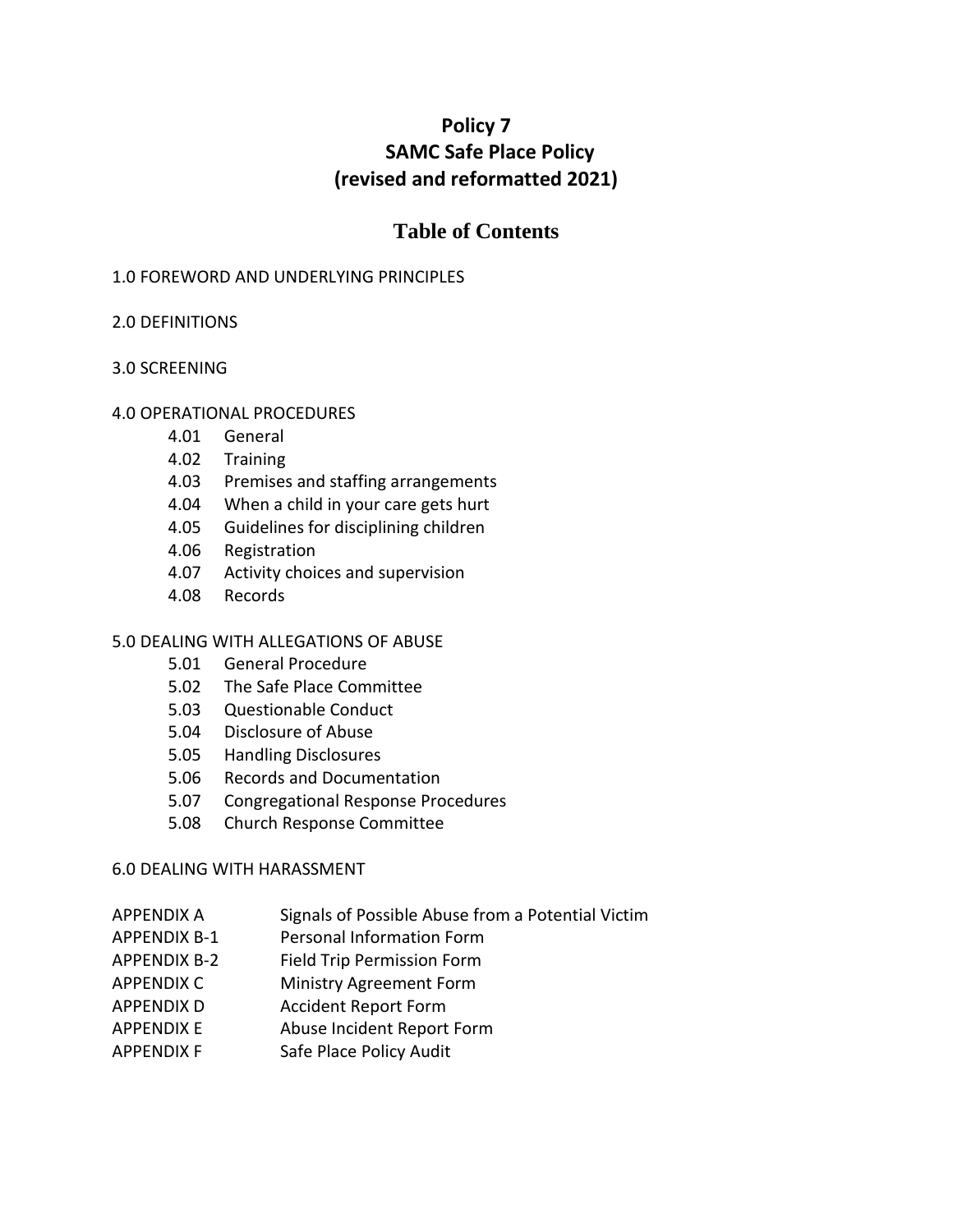### **1.0 FOREWORD AND UNDERLYING PRINCIPLES**

Our vision, as members of Sargent Avenue Mennonite Church, is to have the activities and ministry of our congregation reflect our core values as followers of Jesus Christ: to love God, love our neighbour, and to be committed to the ministry of Christ's Church. As such, all children and adults are entitled to expect relationships in the church to be characterized by respect, love, and integrity.

Guided by these values, Sargent Avenue Mennonite Church is committed to:

- Take measures to prevent the possibility of abuse and harassment
- Never tolerate abuse
- Investigate all reports of abuse/harassment appropriately
- Provide support for complainants, respondents and the congregation in the event of an allegation
- Protect all our pastoral staff and children's and youth ministry volunteers from false allegations

### **2.0 DEFINITIONS**

*Child*—a person under the age of majority (18 years in Manitoba)

- *Abuse—*According to Section 1 of the Child and Family Services Act, abuse is defined as an act or omission by a person where that act or omission results in exploitation of and/or harm to the child with or without cause.
- *In need of protection*—means: "where the life, health or emotional well-being of the child is endangered by the act or omission of a person" A child is in need of protection when the child:
	- is without adequate care, supervision or control;
	- is abused or is in danger of being abused;
	- is in the care, custody, control or charge of a person
		- a) who is unable or unwilling to provide adequate care, supervision or control of the child,
		- b) whose conduct endangers or might endanger the life, health or emotional wellbeing of the child,
		- c) who neglects or refuses to provide or obtain proper medical or other remedial care or treatment necessary for the health or wellbeing of the child or who refuses to permit such care or treatment to be provided to the child when the care or treatment is recommended by a duly qualified medical practitioner;
	- is beyond the control of a person who has the care, custody, control or charge of the child;
	- is likely to suffer harm or injury due to the behaviour condition, domestic environment or associations of the child or of a person having care, custody, control or charge of the child;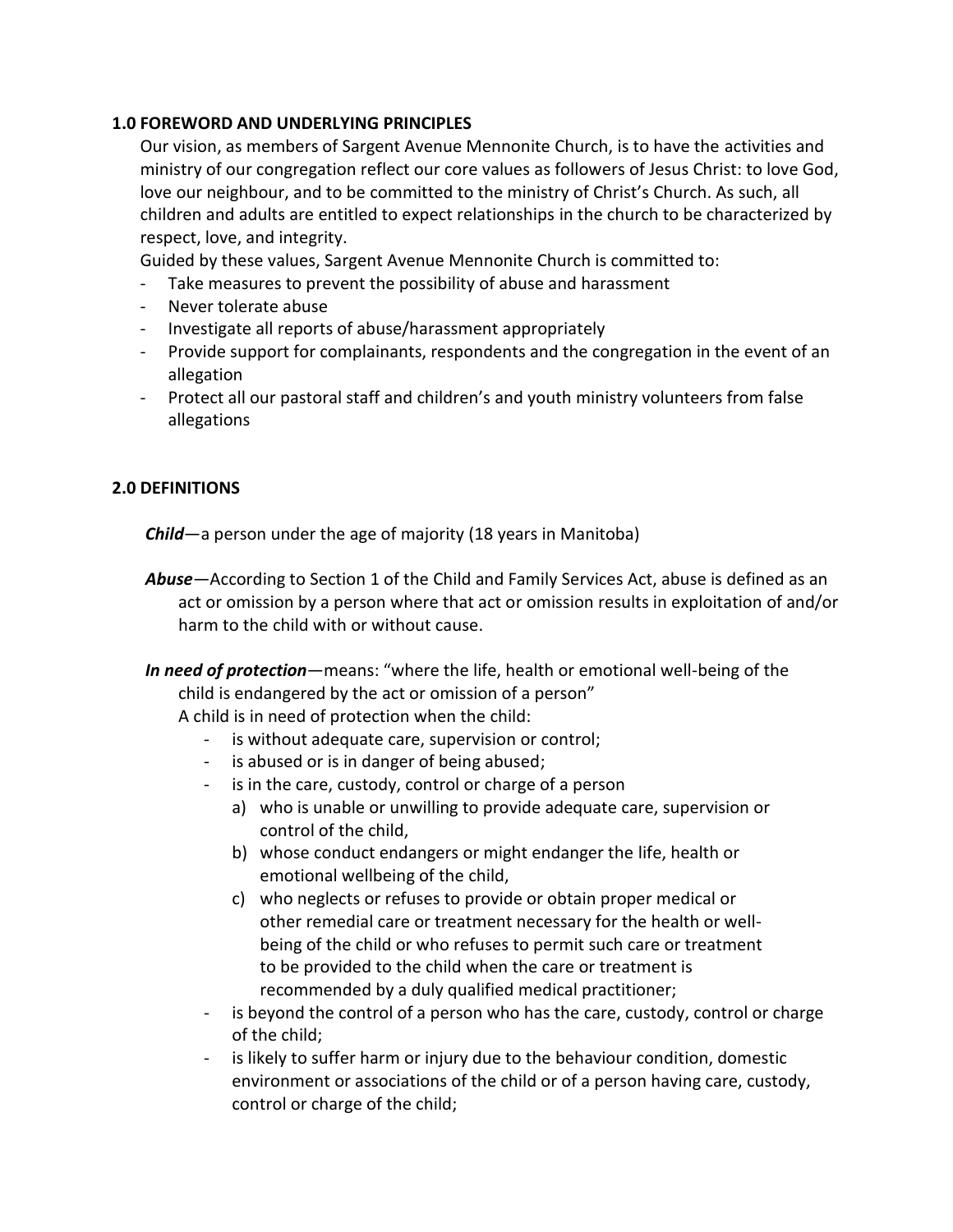- is subject to aggression or sexual harassment that endangers the life, health or emotional well-being of the child;
- being under the age of 12, is left unattended and without reasonable provision being made for the supervision and safety of the child; or
- is the subject, or is about to be the subject, of an unlawful adoption under subsection 63 or of an unlawful sale under section 84
- *Harassment*—Any unwanted behaviour that persists over time. This includes verbal or non verbal harassment. Harassment may include repeated verbal or written challenges to others' theological convictions or decisions of congregational direction that call into question the integrity of another's faith and or concern for the faith community

Examples of verbal harassment include: unwelcome remarks, jokes, threats or intimidations on the basis of race, religion, gender, sexual orientation, age, disability or any other grounds of discrimination.

Examples of non verbal harassment include: distribution, display, or discussion of any written or graphic material that ridicules, denigrates, insults, belittles or shows hostility, aversion or disrespect toward an individual because of race, religion, age, gender, sexual orientation, disability or any other grounds of discrimination.

- *Sexual Harassment—*any repeated and unwelcome sexual comment, look, suggestion, or physical contact that creates an uncomfortable working or learning environment for the recipient. It is made by a person who knows, or ought to know, that such action is unwelcome. Such behaviour includes, but is not restricted to:
	- Demeaning remarks based on gender
	- Suggestive jokes about sex
	- Inappropriate comments about clothing, physical characteristics or activities
	- Inappropriate displays of sexual pictures or material
	- Derogatory terms or graffiti which degrades a person based on their gender or sexual orientation
	- Leering, ogling and suggestive or insulting sounds
	- Unwanted questions or comments about one's private life
	- Unwanted physical contact, such as brushing up against one's body, patting or pinching
	- Sexual assault (an offence under the Criminal Code)
	- Sexual harassment may also be a single sexual advance, particularly one by a person in authority, that includes or implies a threat and/or a reprisal after a sexual advance is rejected

*Category A Volunteers*—adults who work with children in a position of trust, e.g. Sunday School teacher or Youth Sponsor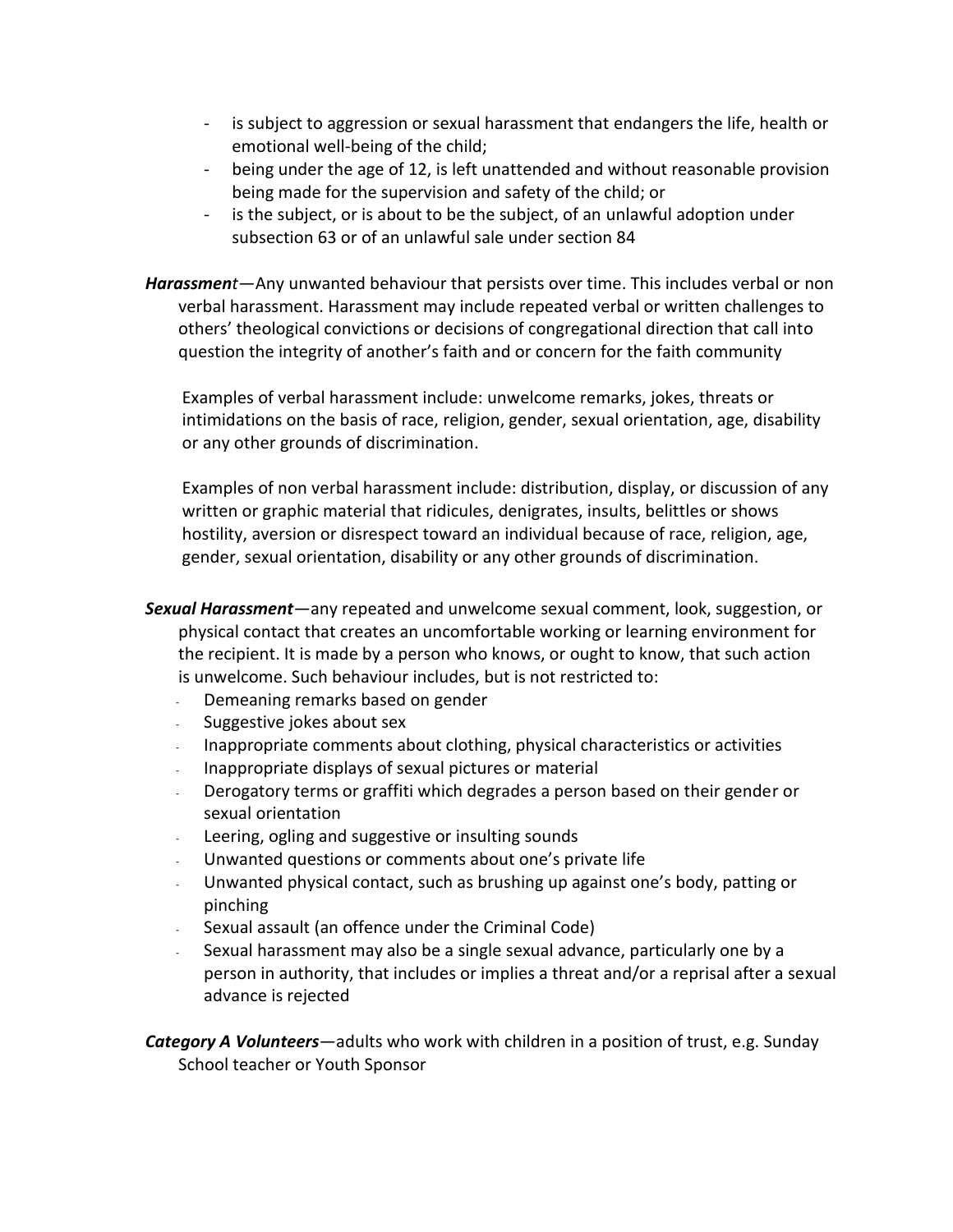- *Category B Volunteers*—those who always work with children in the presence of other adults
- *Agency*—means a Child and Family Services Agency incorporated under the Child and Family Services Act.

*Insurer*—The company that underwrites an insurance risk.

#### **3.0 SCREENING**

Volunteers and church staff are called into ministry by church leaders because of the gifts they exhibit and wish to share with the church. Screening includes a Criminal Record/Vulnerable Sector Check and a Child Abuse Registry Check.

- **.01** All hired staff will require two background reference checks, a Criminal Record check, a Child Abuse Registry check, and have a personal interview. Updated screening is required every three years of service, or after a break in service exceeding one year.
- **.02** Every Category A volunteer will complete screening and sign the Ministry Agreement form at the beginning of service. Updated screening is required every three years of service, or after a break in service exceeding one year.
- **.03** Category A volunteers will not be approved or appointed until they have been a regular attendee at Sargent Avenue Mennonite Church for at least six months.
- **.04** Category B volunteers will not need to undergo screening.
- **.05** A registry of volunteers is the responsibility of the lead pastor and will be maintained by the office.
- **.06** No person who has been convicted of a sexual offence of child abuse will be hired or invited to volunteer with children.
- **.07** Checks completed for other organizations are accepted within six months once reviewed by the lead pastor.

#### **4.0 OPERATIONAL PROCEDURES**

#### **4.01 General**

Staff and Volunteers are encouraged to follow the example of Jesus Christ as they serve Sargent Avenue Mennonite Church. They are to prioritize respect, integrity and safety in all environments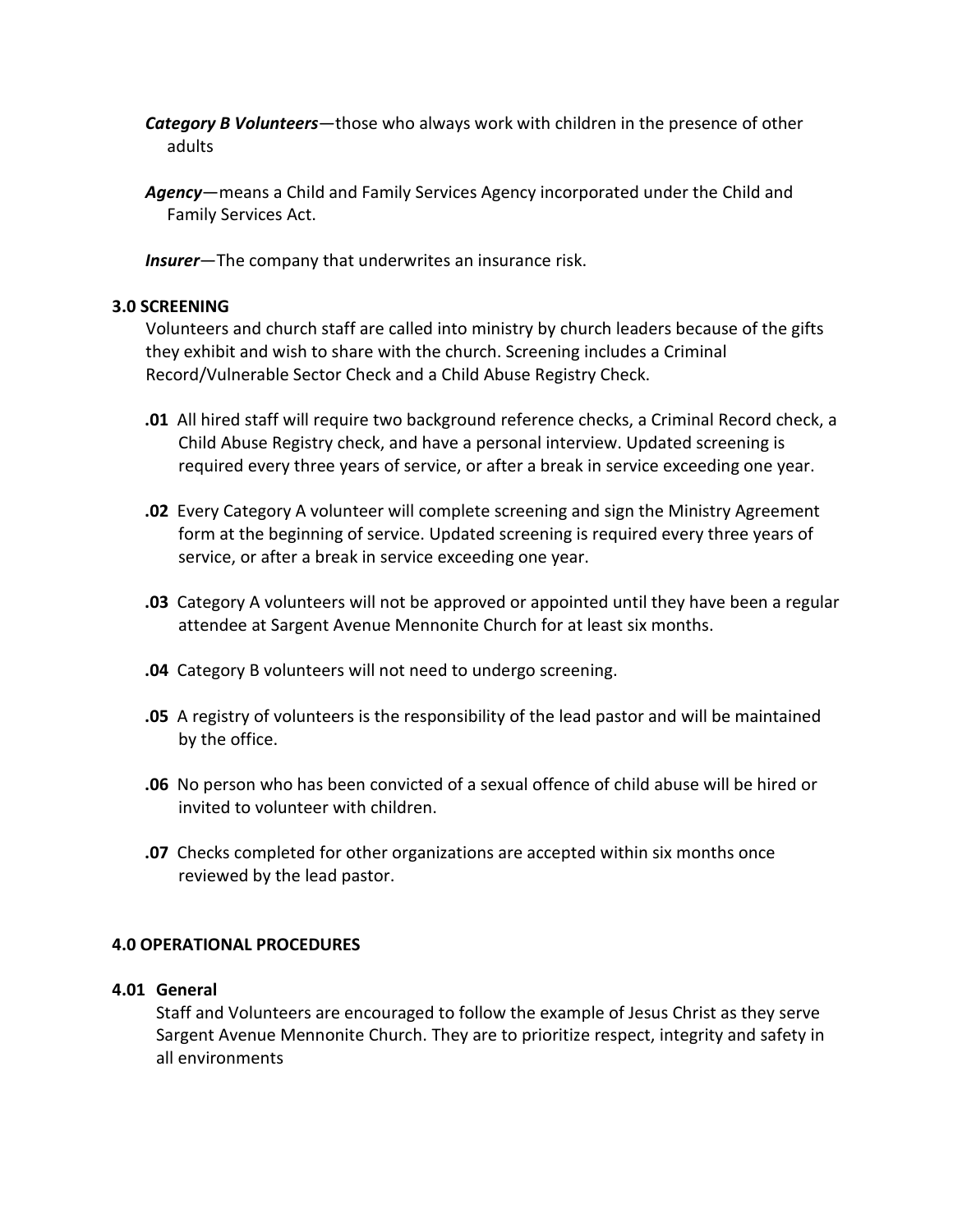#### **4.02 Training**

All new staff and volunteers will receive training on the SAMC Safe Place Policy Annual refresher training will be provided to all staff and volunteers. The lead pastor will ensure this training takes place and that records are kept.

#### **4.03 Premises and staffing arrangements**

**.01** All public use rooms at the church, except washrooms, must have windows. Doors to rooms should be open when occupied if they do not have windows.

**.02** Staff and volunteers should not enter a bathroom stall with a child except in case of emergency, in which case a second adult should accompany them if possible.

**.03** Consideration should be given to always having two adults present when working with children.

.**04** The following adult/child ratios are generally accepted in educational circles: Preschool—1 adult per 4 to 6 children, Grades 1-6—1 adult per 8 to 10 children.

### **4.04 When a child in your care gets hurt**

- **a)** Inform personnel in charge of the program (i.e. coordinator)
- **b)** The coordinator is to inform the parent(s) or guardian(s) as soon as possible.
- **c)** The injury is to be documented, using an Accident Report Form.

#### **4.05 Guidelines for disciplining children**

Staff and volunteers are expected to engage in preventative practices rather than the need for negative consequences. If issues arise, clear behavioural expectations should be set. If these cannot be met, a discipline plan can be discussed together with parent(s) or guardian(s) along with coordinator/team in charge of the program and a member of the pastoral team.

#### **4.06 Registration**

**.01** Attendance will be registered at the beginning of each group activity (e.g. Sunday School, Junior Choir, etc.). Program supervisors are only to release a child under 13 to a parent/guardian or parent/guardian's representative

**.02** A Personal Information Form and a Field Trip Form (Appendix C) are to be completed annually for each child in a church program.

#### **4.07 Activity choices and supervision**

The following precautions should be taken when planning and engaging in special class activities:

- **a)** Avoid activities that could easily lead to allegations of abuse or harassment.
- **b)** Have another adult (not a relative of the leader) present; keep ratios in mind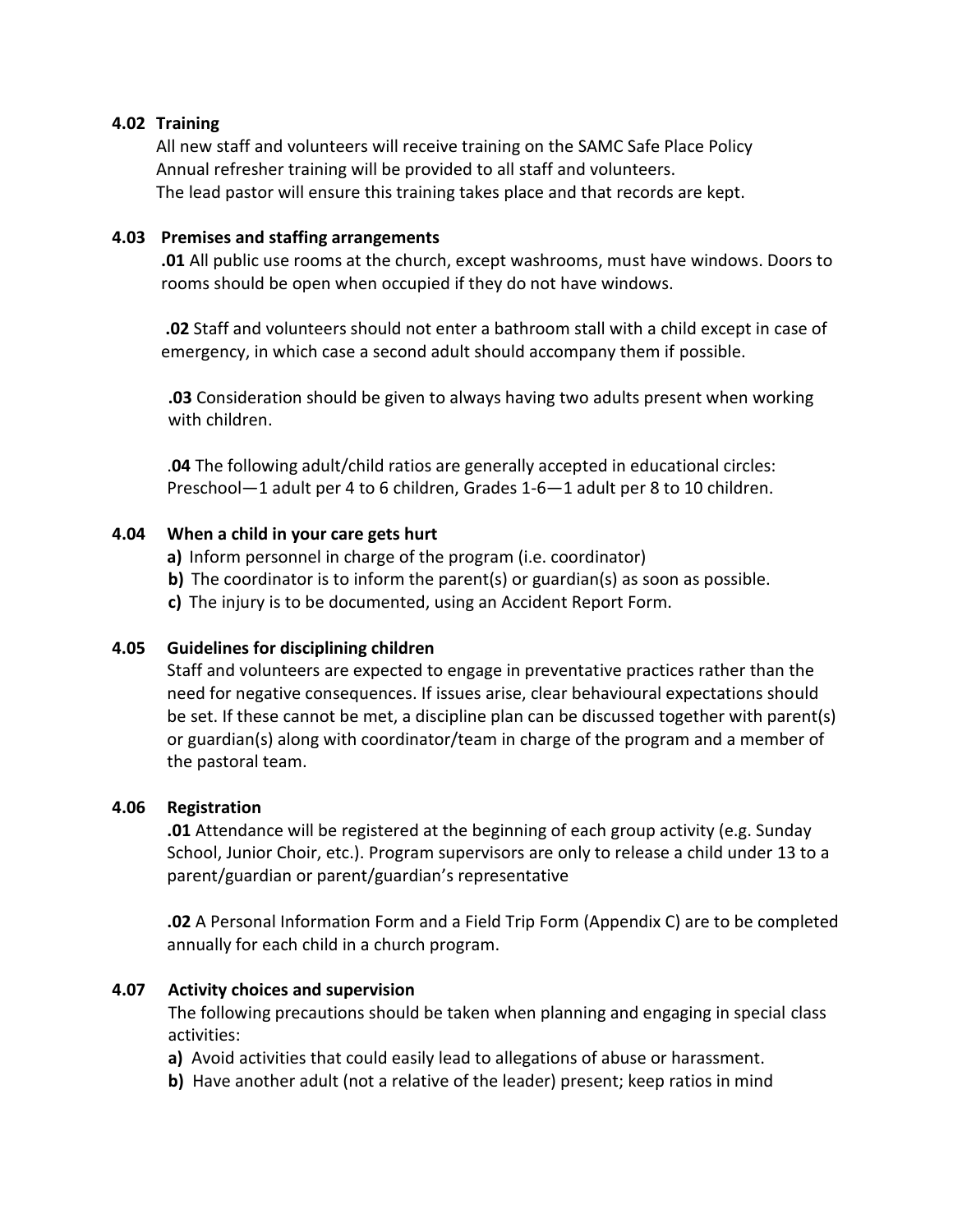- **c)** Parents will be notified, in writing if possible, of an away-from-church activity. Such notices should state WHERE you are, WHEN you will be back, and WHO is in your group
- **d)** A copy of the "Personal Information Form" for each child will be taken along on any away-from-church activity.
- **e)** Volunteers are discouraged from having privately arranged, non-sponsored, off premise contact with children or youth.

### **4.08 Records**

Annual records of names and addresses of children attending church programs and their parents/guardians are to be kept by the lead pastor/church office. A secure, limited access, confidential registry of volunteers is to be maintained by the lead pastor and kept indefinitely.

### **5.0 DEALING WITH ALLEGATIONS OF ABUSE**

#### **5.01 General Procedure**

- **.01** For each case of alleged or suspected abuse that is reported, an Incident Form (Appendix D) is to be completed.
- **.02** When an allegation surfaces, the staff or volunteer will be asked to step aside from duties. Paid staff will be suspended with pay until disposition of the case.
- **.03** If the abuse is perpetrated by one of the pastors, the Director of Leadership Ministries at Mennonite Church Manitoba will be contacted to guide next steps, following the Mennonite Church Canada Misconduct Guidelines for Clergy.
- **.04** Follow through and follow up for each case is done by the Safe Place Committee.
- **5.02 The Safe Place Committee** consists of three members appointed by Church Council for three-year, staggered terms. The Committee will name a coordinator from among its ranks. The duties of the Safe Place Committee are as follows:
	- **a)** When an abuse is disclosed or alleged, the committee will:
		- i) Accept the report from the staff/volunteer who heard the disclosure, and support and assist them in writing up the report or reporting the incident to the agency.
		- ii) Set up the initial support system for the complainant and the respondent (the person named in the complaint). When support includes counseling, the counselor should not be a participant of SAMC
		- iii) Ensure that the pastor and congregational chair are notified of the allegation and that the congregational chair notifies the Insurer of any potential investigation and consults a lawyer.
	- **b)** Oversee documentation and be responsible for maintenance of documentation.
	- **c)** Accept any formal harassment complaints.
	- **d)** Perform an audit every two years to ensure SAMC is in conformance with this policy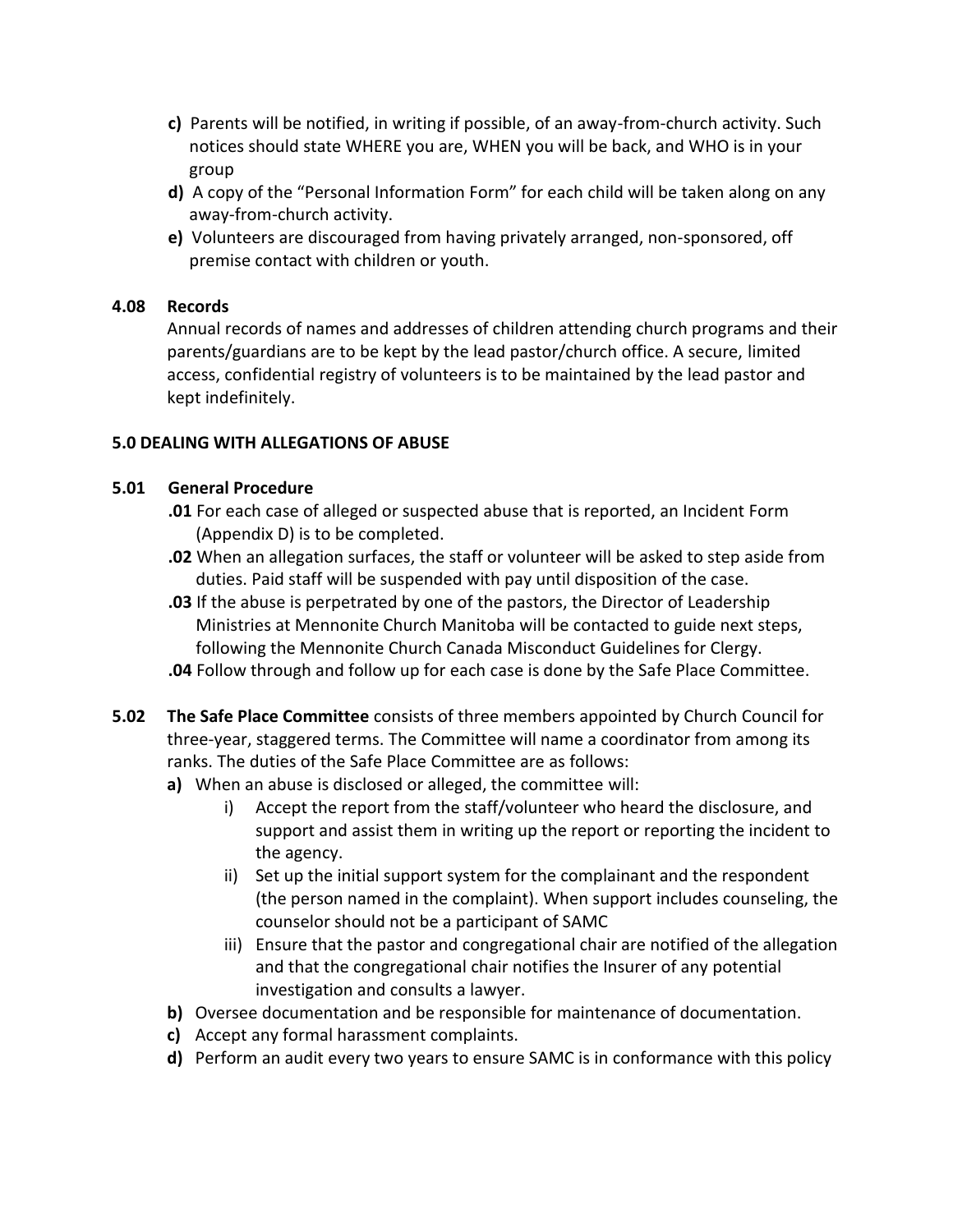#### **5.03 Questionable Conduct**

When questionable conduct surfaces, which in and of itself would not interest the police but which makes a child uncomfortable, steps will be taken by the supervisor or activity leader to prevent a recurrence. This conduct would include, but is not limited to: extended hugging, spending time alone with a child behind closed, windowless doors, or spending too much time alone with a child.

If questionable conduct reoccurs, the Safe Place Committee will be notified to determine the next step.

### **5.04 Disclosure of Abuse**

**.01** Legal Duty to Report. Section 18(1) of the Child and Family Services Act requires that "where a person has information that leads the person reasonably to believe that a child is or might be in need of protection as provided in Section 17, the person shall forthwith report the information to an agency or to a parent or guardian of the child".

If the situation is reported to Child and Family Services, that agency is responsible for taking action to protect the child, contacting the police, arranging medical examination and informing the parent

- **.02** Reporting a Child in Need of Protection. As stated, the Act requires a person to report a child in need of protection to the Agency. For further clarification:
	- a) The Manitoba Guidelines issued by the Province of Manitoba caution that "While reporting of a child in need of protection is mandatory, some discretion is required in deciding on whether or not a child is or reasonably might be in need of protection."
	- b) Lawyer David Thwaites recommends in Canadian Council of Christian Charities (CCCC) Bulletin #3 (1994) that "if one is in doubt about reporting an incident, that you or a third party can phone Child and Family Services anonymously describing the situation and get counsel on how to proceed. It is always good to contact an outside person trained in abuse issues for advice.
	- c) Appendix A lists indicators of possible abuse. One should remember, however, that these same indicators are sometimes consistent with problems that have nothing to do with abuse.
	- d) In any event the duty to report applies even where the information was obtained through the discharge of professional duties or within a confidential relationship.

#### **5.05 Handling Disclosures**

As condensed from the Red Cross Child Abuse Prevention Program, when handling disclosures, it is important to:

- **a)** Listen—provide privacy, stay calm, don't promise not to tell.
- **b)** Believe—express belief and reassure them they have done the right thing by telling and that abuse is not their fault.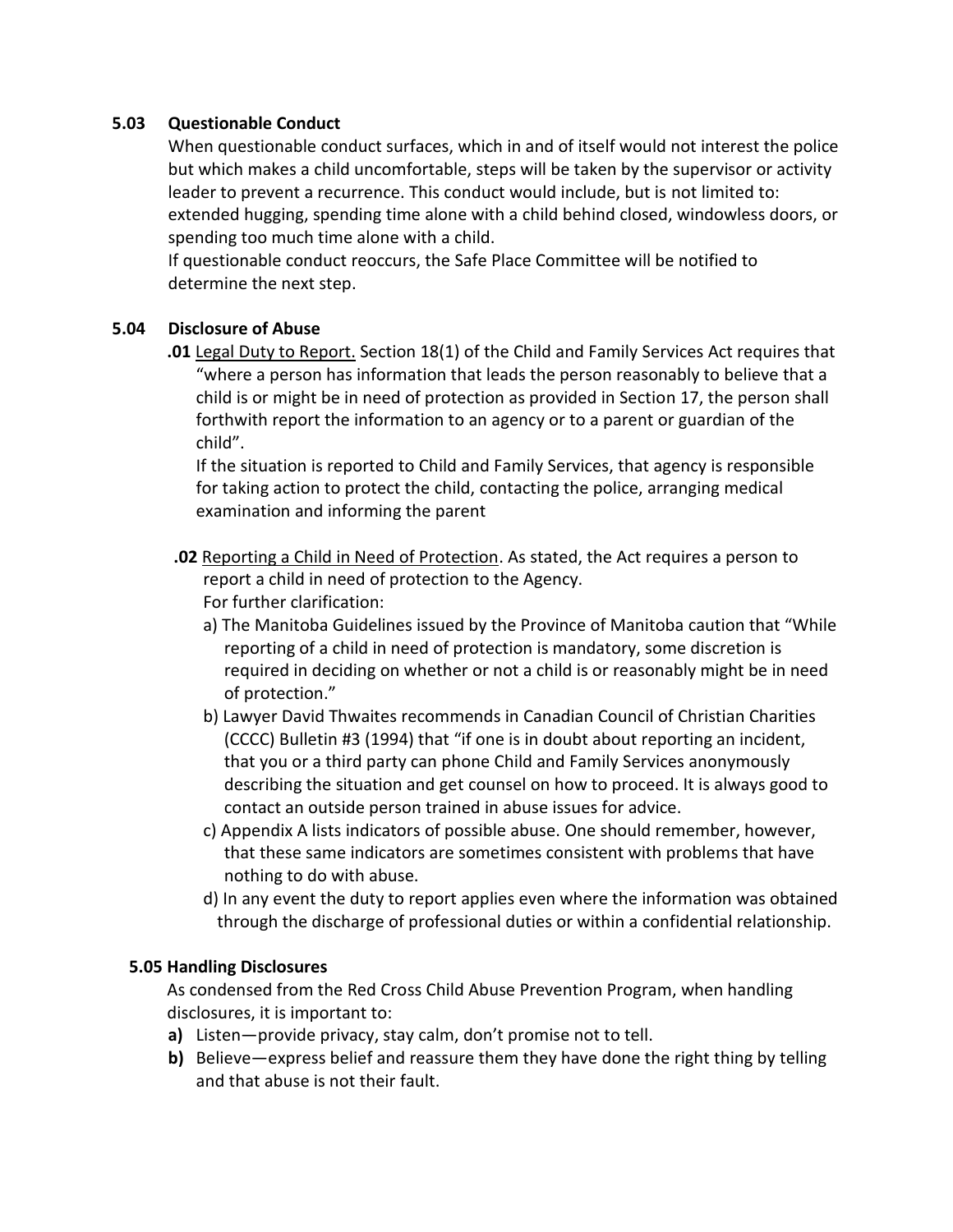- **c)** Affirm—Acknowledge the feelings that they are feeling. It is important to convey the following: "I'm glad you told me, I'm sorry this happened to you, It's important that this never happens again to you or anyone else". Affirm them as worthy individuals.
- **d)** Avoid telling them how they should feel. Avoid looking for cause. Do not probe or ask "Why?". Make no presuppositions; avoid being judgmental. Avoid projecting your own reactions onto them.
- **e)** Determine their immediate need for safety and any possible medical concerns.
- **f)** Do not ask leading questions or encourage a more detailed description or introduce more precise language.
- **g)** Allow the complainant to maintain as much control over the situation as possible (when they will tell, whether you will accompany them), telling only those who need to know.
- **.01** Follow up will be the responsibility of the Safe Place Committee, including acknowledging the personal needs of the staff/volunteer. The staff/volunteer should be encouraged to, and supported in recognizing and acknowledging their own feelings. They may feel the need to talk to someone trustworthy about their response to the situation, but it is important to respect the complainant's need for confidentiality.

#### **5.06 Records and Documentation**

- **.01** Everything that happens between the staff/volunteer and the child must be documented. It is important to document the involvement of other people in the situation including as much of the conversation as possible. Document only facts, not personal theories. Documentation is confidential. It is the responsibility of the Safe Place Committee to oversee the collection and maintenance of documentation.
- **.02** When abuse or sexual misconduct is alleged or has occurred, confidential sealed records will be kept indefinitely.

#### **5.07 Congregational response procedures**

- **.01** While any police investigation is underway, the church is to stay as far removed from the situation as possible. This is necessary from the police perspective so that the investigation is not interfered with. It is also an indication to all parties that the complaint is being investigated impartially, and the church is not 'siding' with any one party or another.
- **.02** Statements made to a pastor or minister are not privileged, and anything said by a complainant or alleged offender to their pastor is admissible in court. Even if such statements were given under the impression that they would not be passed on to anyone else, the person they were made to could be compelled to disclose what those statements were. When such statements disclose that a child is in need of protection, the disclosure must be reported.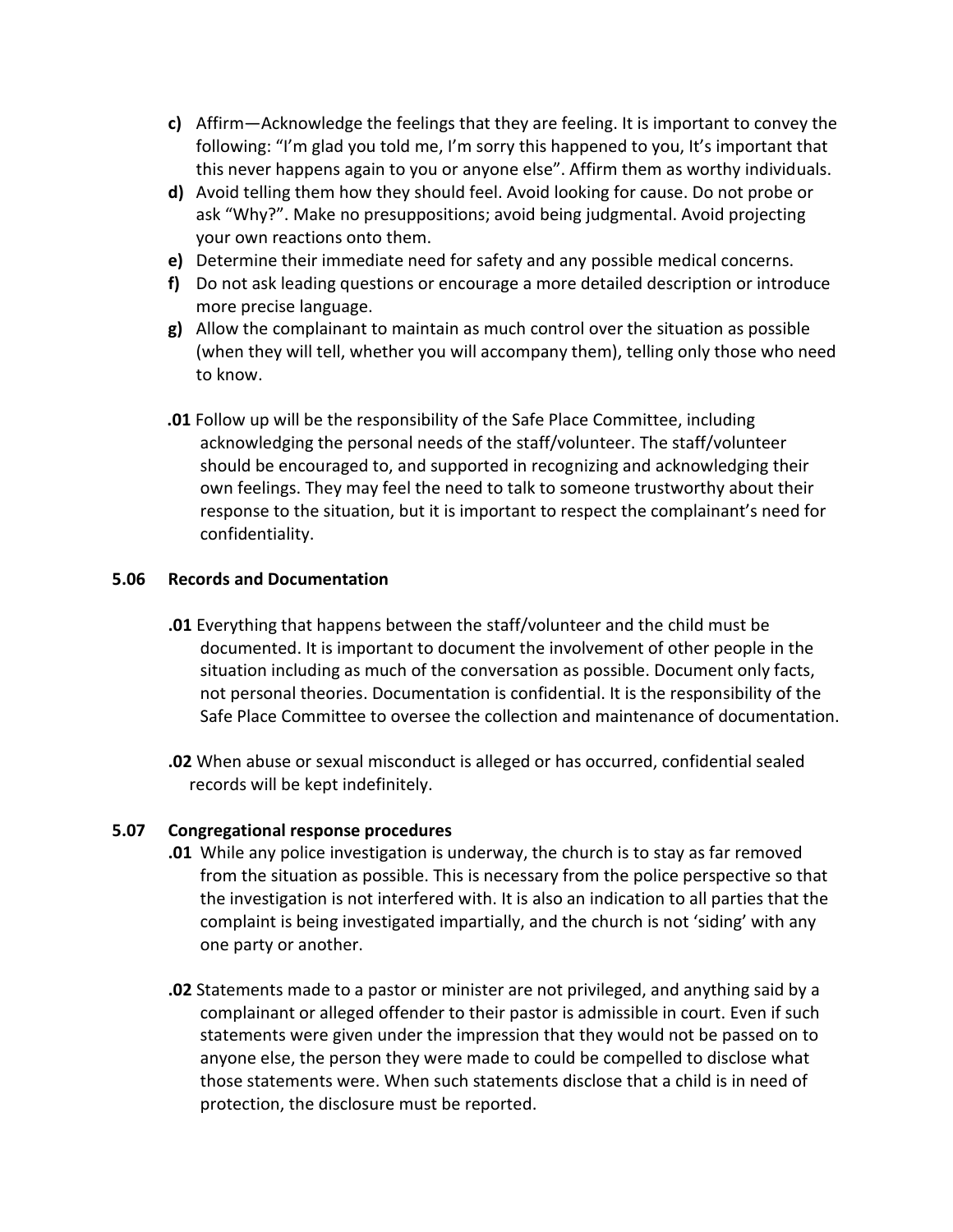- **.03** The Leading Pastor and the Congregational Chair are to be notified that a police investigation is taking place.
- **.04** After the investigation is completed, the church must still determine if the respondent (alleged offender) can return to service regardless of the outcome of the investigation. If the complainant is a child, the staff/volunteer must be reassigned or relieved of their duties as determined by SAMC. Child safety, real or perceived, cannot be compromised.

### **5.08 Church Response Committee**

After an investigation is completed, Council will appoint three to five people of high integrity to a Response Committee, which may include resources from outside of SAMC. Care is to be taken not to appoint personal friends and/or relatives of the complainant or respondent. There will be no representative of the pastoral team on the Response Committee. The duties of the committee are:

- **a)** Develop an Action Plan following a general evaluation which outlines what, if anything, should be done to ensure the safety of those at SAMC.
- **b)** Make recommendations from the Action Plan to Church Council. Those on Council who may be in a conflict of interest should disqualify themselves from any discussion on this matter.
- **c)** At the request of the Safe Place Committee, provide long-term support as needed.

#### **6.0 DEALING WITH HARASSMENT**

In the spirit of Matthew 18: 15-20, the following steps should be taken in dealing with harassment:

- **a)** The person feeling harassed should state objections directly to the offending person involved if the individual feels safe enough to do so.
- **b)** If dealing with the concern directly does not produce results or the individual does not feel safe to do so, the person feeling harassed should ask one or two other trusted people to support them in stating objections to the offending person(s) involved.
- **c)** If the above does not produce the desired results, the person feeling harassed is encouraged to make a formal complaint to the Safe Place Committee, which will devise a plan of action.
- **d)** In any case, the person feeling harassed should be encouraged to consult with a pastor or a member(s) of the Safe Place Committee if they are not sure how to proceed or are uncomfortable with any of the above steps.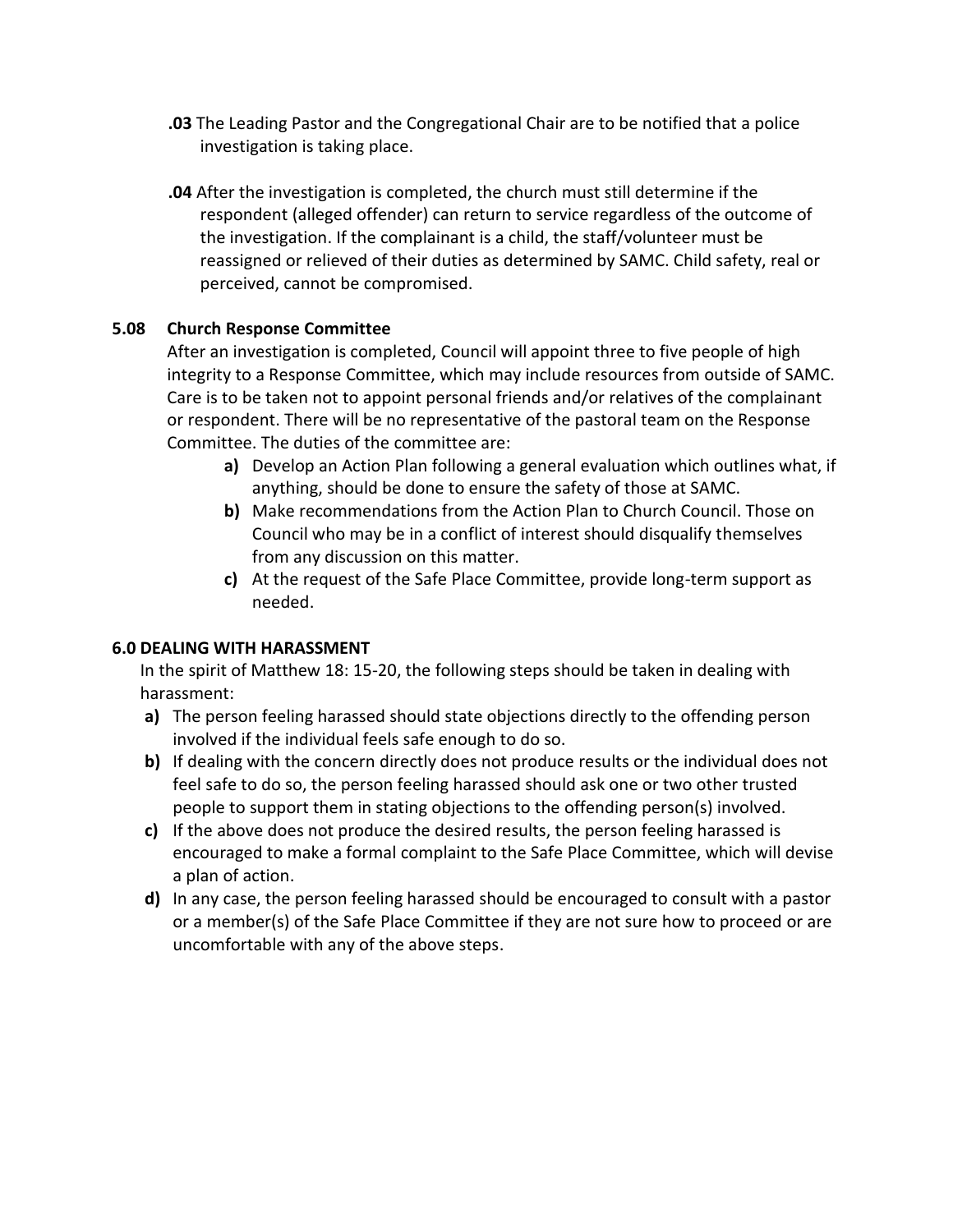### **APPENDIX A Signals of Possible Abuse from a Potential Victim**

Those who work in settings with children should become familiar with the possible indicators of abuse typically portrayed by victims. Obviously, however, one must proceed with caution in this

area, because the same signals which are consistent with abuse can often be consistent with a great many other life-related problems. Rarely is one indicator conclusive proof that a child has been harmed. In most instances, children will present with a cluster of behavioural and physical indicators. When considered in conjunction with other possible indicators of abuse, however, the staff member may suspect abuse and need to make a report.

# **Indicators of Physical Abuse (behavioural):**

• Cannot recall how observed injuries occurred, or offers inconsistent explanation. **Indicators of Physical Abuse (physical):**

- unexplained welts or bruises.
- presence of several injuries that are in various stages of healing.
- presence of various injuries over a period of time.
- facial injuries in infants and preschool children e.g. cuts, bruises, sores, etc.
- injuries inconsistent with the child's age and developmental phase.

### **Indicators of Sexual Abuse (behavioural):**

- age-inappropriate sexual play with toys, self, others, e.g. replication of explicit sexual acts.
- age-inappropriate, sexually explicit drawings and/or descriptions.
- bizarre, sophisticated or unusual sexual knowledge
- promiscuity
- seductive behaviour directed towards members of the opposite sex.
- self-mutilation.
- obsessive cleanliness.

### **Indicators of Sexual Abuse (physical)**

- unusual or excessive itching in the genital or anal area.
- torn, stained or bloody underwear may be observed if the child requires bathroom assistance.
- Pregnancy
- injuries to the genital or anal areas, e.g. bruising, swell or infection.
- experiences pain when urinating.
- venereal disease.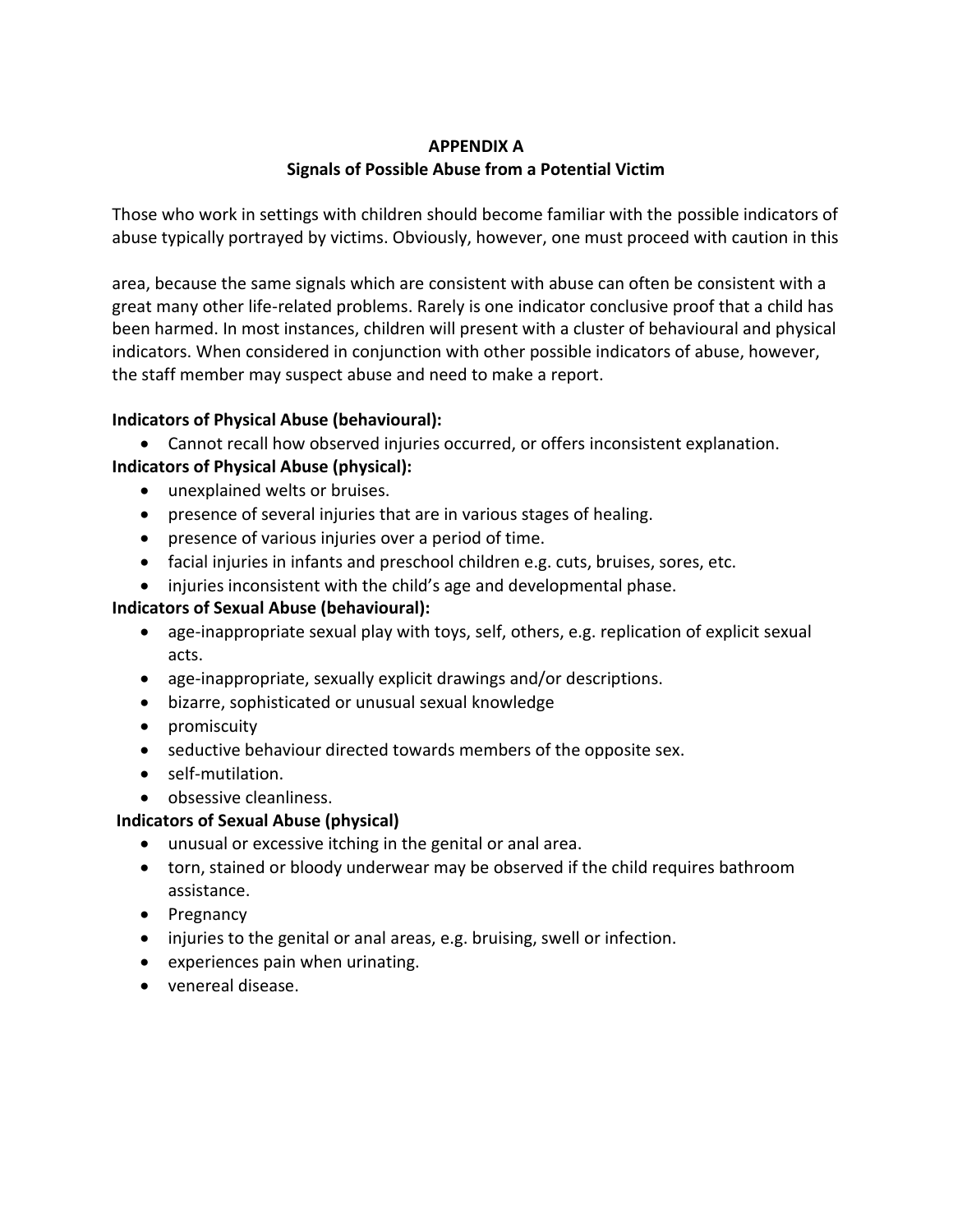# **APPENDIX B-1 Personal Information Form** (For children/youth under 18 years of age)

Your child will be cared for as if they were our child. It is understood that caution will be taken by those persons in charge to prevent injury, but neither those in charge nor the church shall be held responsible in case of an accident.

| Child's name (printed): | Birthdate: |
|-------------------------|------------|
| Address:                |            |
| Phone number:           |            |

| Are there any medical conditions the church should know about?                                      |
|-----------------------------------------------------------------------------------------------------|
| Please be sure to provide the kind of information we would need to make sure that your child can be |
| safely cared for during events such as field trips.)                                                |
|                                                                                                     |
| Allergies:                                                                                          |
|                                                                                                     |
|                                                                                                     |
|                                                                                                     |
|                                                                                                     |
| Other:                                                                                              |
|                                                                                                     |
|                                                                                                     |
|                                                                                                     |
|                                                                                                     |
|                                                                                                     |
| <b>Medical Numbers</b>                                                                              |
| 9-digit Personal ID#                                                                                |
|                                                                                                     |
|                                                                                                     |

| Emergency contact name: |  |
|-------------------------|--|
| Phone number:           |  |
| Relation to child:      |  |

| church-led activities.         | hereby consent to allow my child to participate in |  |  |
|--------------------------------|----------------------------------------------------|--|--|
| Signature                      | Date                                               |  |  |
| Parent(s)/Guardian(s) Name(s): |                                                    |  |  |
|                                | (please print)                                     |  |  |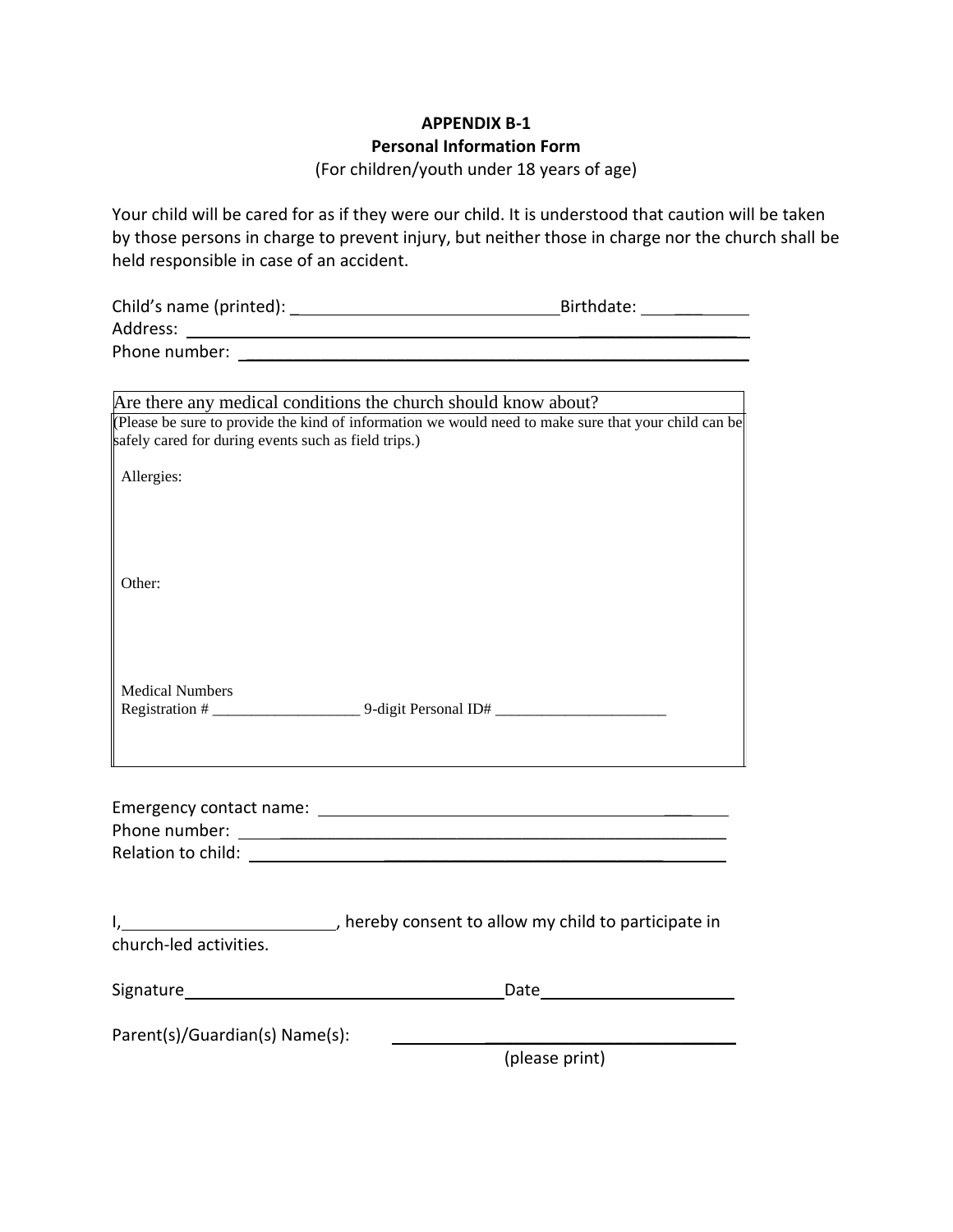### **APPENDIX B-2 Field Trip Permission Form** September 1, 20 to August 31, 20

Throughout the year your child may have the opportunity to participate in field trips, service projects and other social activities away from the church. To enable your child to participate in such activities, we request that you complete the field trip permission form below. This consent will be in effect for up to one year, from September 1 to August 31, and must be completed annually.

A note will be sent home indicating the nature of the trip, where the group will be going, who will be in the group, and when the group will be back, prior to all trips. (There may be exceptions when such notice is not needed because all parents/guardians already know all the details.)

You are asked to inform an Assistant Pastor in writing if at any time during the year you wish to change the permission choice on this form.

| Child's Name:                                                                                    | has or | does not have permission to |
|--------------------------------------------------------------------------------------------------|--------|-----------------------------|
| participate in field trips and other away from church activities sponsored by the Sargent Avenue |        |                             |
| Mennonite church and supervised by staff and/or approved volunteers.                             |        |                             |

Parent's/Guardian's Signature: \_\_\_\_\_\_\_\_\_\_\_\_\_\_\_\_

Date:  $\Box$ 

Please return to the program supervisor by September \_\_\_\_\_ 20\_\_\_\_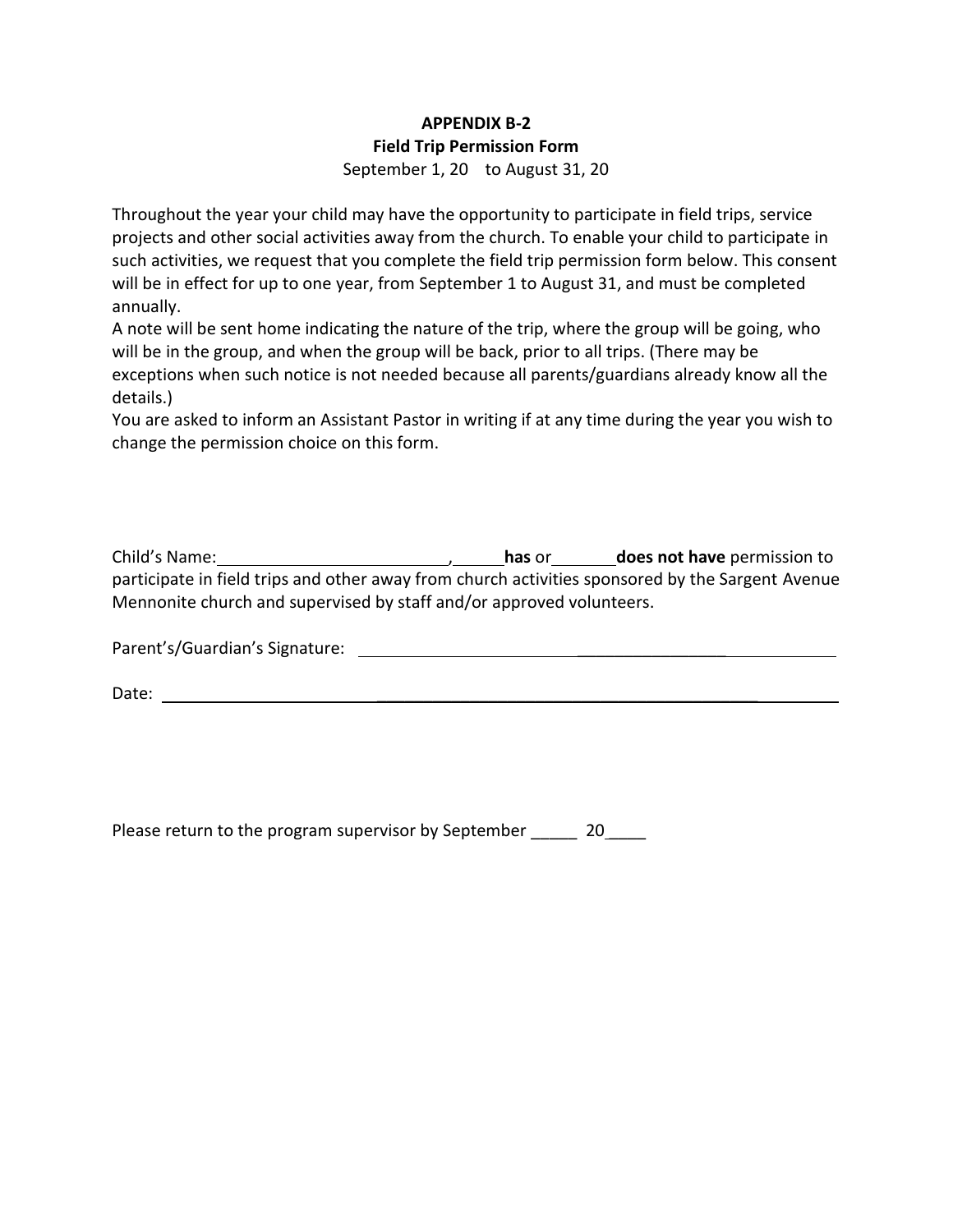# **APPENDIX C Ministry Agreement Form**

| А. | <b>Personal Information (please print)</b>                                                                               |  |  |  |
|----|--------------------------------------------------------------------------------------------------------------------------|--|--|--|
|    |                                                                                                                          |  |  |  |
|    |                                                                                                                          |  |  |  |
|    |                                                                                                                          |  |  |  |
|    |                                                                                                                          |  |  |  |
| В. | <b>Involvement in the Church</b>                                                                                         |  |  |  |
|    | I am a church member _______ adherent ______                                                                             |  |  |  |
|    | I have been a member/adherent for months/years                                                                           |  |  |  |
|    | I attend worship regularly _______ occasionally ______                                                                   |  |  |  |
|    | In the past I have used my gifts to serve in the following areas of church programming<br>(This congregation or another) |  |  |  |
|    | <b>Description</b><br>Congregation<br>Dates                                                                              |  |  |  |
|    |                                                                                                                          |  |  |  |
|    |                                                                                                                          |  |  |  |
|    | <u> 1989 - Johann Harry Harry Harry Harry Harry Harry Harry Harry Harry Harry Harry Harry Harry Harry Harry Harry</u>    |  |  |  |
| C. | <b>References</b>                                                                                                        |  |  |  |
|    | I, ____________________, was asked to complete this form because I was called to use                                     |  |  |  |
|    | my gifts in Church ministry. I am supported in this call by the following two persons:                                   |  |  |  |
|    | 1. Pastoral Staff:                                                                                                       |  |  |  |
|    |                                                                                                                          |  |  |  |
|    | 2. Church Member:                                                                                                        |  |  |  |
|    | Name: ___________________________________Signature: ____________________________                                         |  |  |  |
| D. | <b>Criminal record:</b>                                                                                                  |  |  |  |
|    | Have you ever been arrested?                                                                                             |  |  |  |
|    |                                                                                                                          |  |  |  |
|    | Were you convicted?<br>Yes __________ No _________                                                                       |  |  |  |
|    | Have you ever been accused or convicted of a crime against children?                                                     |  |  |  |
|    |                                                                                                                          |  |  |  |
|    |                                                                                                                          |  |  |  |
|    |                                                                                                                          |  |  |  |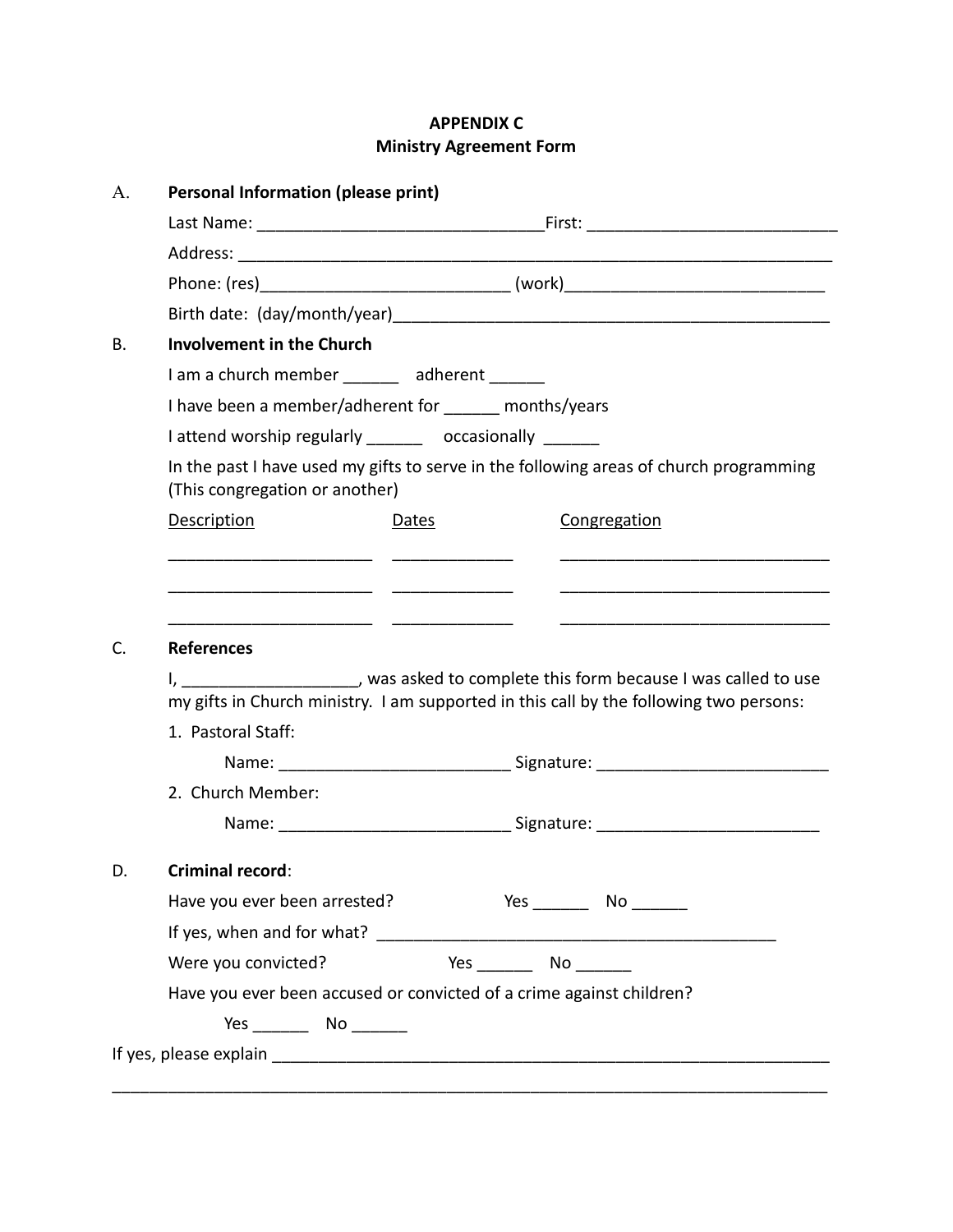Ministry Agreement Form - continued

#### E. **Agreement**

I have read, signed, and agree to abide by Sargent Avenue Mennonite Church's Safe Place Policy, and consent to Sargent Avenue Mennonite Church conducting a criminal record check and child abuse registry checks deemed necessary.

Signature: \_\_\_\_\_\_\_\_\_\_\_\_\_\_\_\_\_\_\_\_\_\_\_\_\_\_\_\_\_\_\_\_\_\_\_\_\_\_\_\_\_\_\_\_\_\_\_\_\_\_\_\_\_\_\_\_

Please print name: \_\_\_\_\_\_\_\_\_\_\_\_\_\_\_\_\_\_\_\_\_\_\_\_\_\_\_\_\_\_\_\_\_\_\_\_\_\_\_\_\_\_\_\_\_\_\_\_\_

Date: \_\_\_\_\_\_\_\_\_\_\_\_\_\_\_\_\_\_\_\_\_\_\_\_\_\_\_\_\_\_\_\_\_\_\_\_\_\_\_\_\_\_\_\_\_\_\_\_\_\_\_\_\_\_\_\_\_\_\_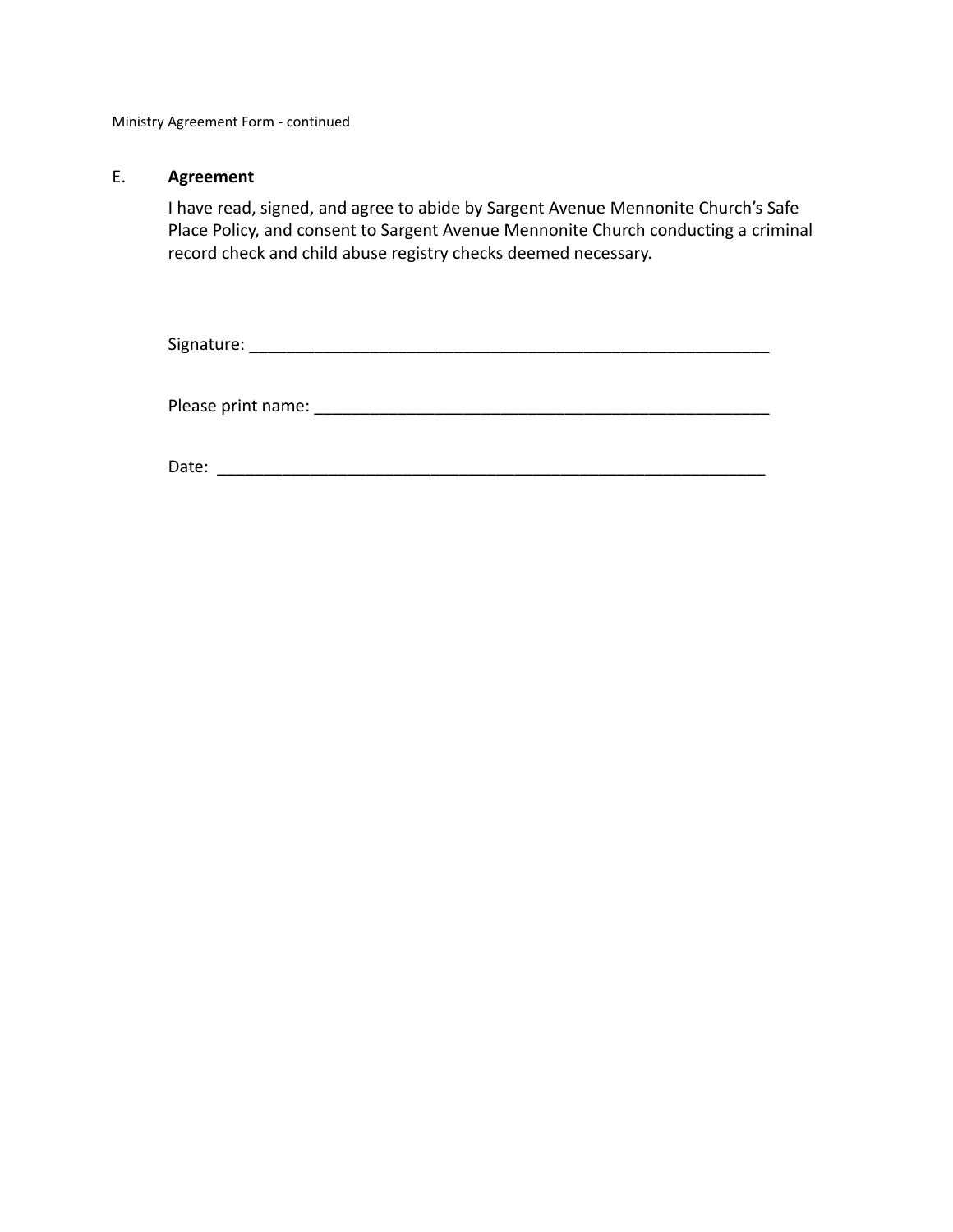### **APPENDIX D Accident Report Form**

|                                        | Telephone #: __________________________________Date (D/M/Y) & Time of Accident: __________________________ |  |  |  |
|----------------------------------------|------------------------------------------------------------------------------------------------------------|--|--|--|
|                                        |                                                                                                            |  |  |  |
|                                        | Was a staff/volunteer present, or providing supervision: YES<br><b>NO</b>                                  |  |  |  |
|                                        |                                                                                                            |  |  |  |
|                                        |                                                                                                            |  |  |  |
|                                        | Guidelines on Classification of Accidents/Injuries (check one)                                             |  |  |  |
| "MINOR"                                | - scratch, bruise, scrape, minor cut, minor sprain, etc.                                                   |  |  |  |
| <b>"MODERATE"</b>                      | - serious cut, more severe sprain, broken finger, etc.                                                     |  |  |  |
| "SEVERE"                               | - injury to eye, head, face, back, broken arm/leg, etc.                                                    |  |  |  |
|                                        | Was child: Sent Home Taken to Hospital Administered First Aid                                              |  |  |  |
|                                        | Was injury treated: Yes ______ No ______ By Whom: ______________________________                           |  |  |  |
| Type of treatment:                     |                                                                                                            |  |  |  |
|                                        |                                                                                                            |  |  |  |
| Name(s) of staff/volunteer(s) present: |                                                                                                            |  |  |  |
|                                        |                                                                                                            |  |  |  |
| Name(s) of witness(es):                |                                                                                                            |  |  |  |
|                                        | Was parent/guardian notified: Yes _____ No _____ By Whom: _______________________                          |  |  |  |
|                                        |                                                                                                            |  |  |  |
| Any Additional Comments:               |                                                                                                            |  |  |  |
|                                        |                                                                                                            |  |  |  |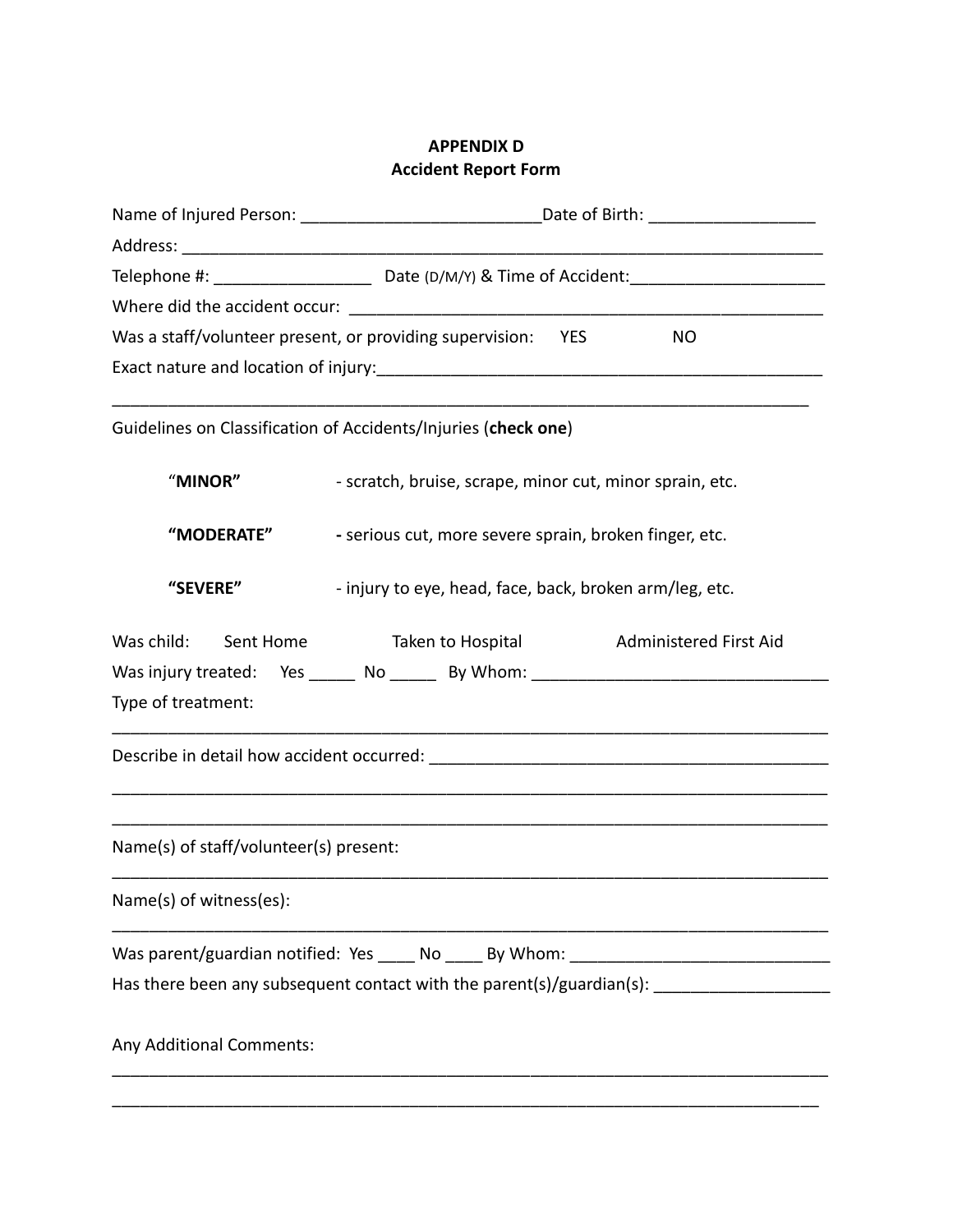| Date: | Submitted by: ____ |                |  |  |
|-------|--------------------|----------------|--|--|
|       |                    | (please print) |  |  |
|       | Signature:         |                |  |  |
|       | Pastor Staff:      |                |  |  |
|       | Signature:         | (please Print) |  |  |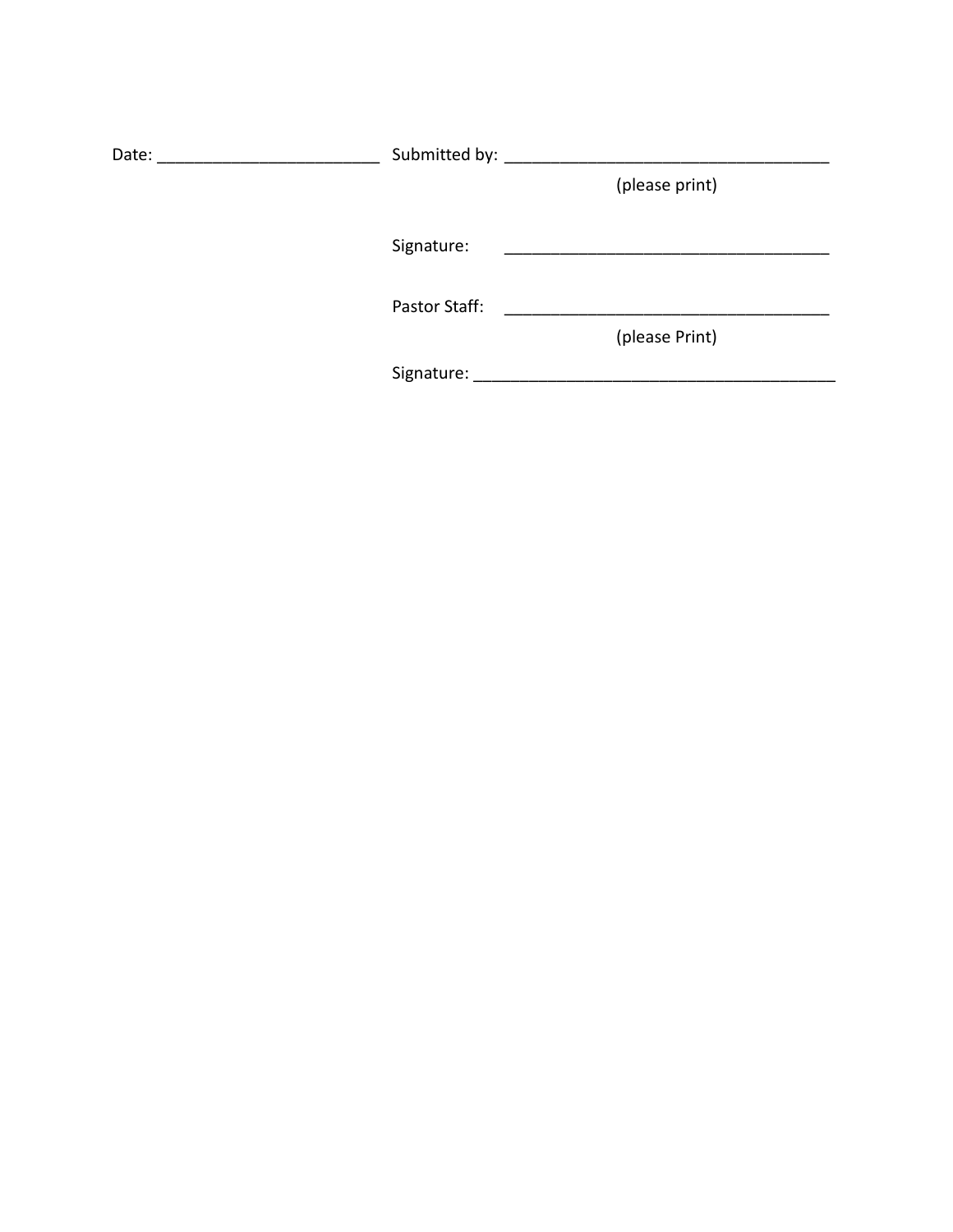# **APPENDIX E**

### **Abuse Incident Report Form**

|                                                                   | (to be completed by the person who observed the [suspected] abuse<br>or to whom it was reported) |  |  |
|-------------------------------------------------------------------|--------------------------------------------------------------------------------------------------|--|--|
|                                                                   |                                                                                                  |  |  |
|                                                                   |                                                                                                  |  |  |
|                                                                   | (Person completing this report)                                                                  |  |  |
| Signature:                                                        | <u> 1989 - Andrea Stationen, Amerikaansk politiker (</u>                                         |  |  |
|                                                                   |                                                                                                  |  |  |
|                                                                   |                                                                                                  |  |  |
| Description of what happened: (Use additional sheets if required) |                                                                                                  |  |  |

| <b>Affected Individual - Name:</b> |                           | Age |
|------------------------------------|---------------------------|-----|
|                                    | (Victim of alleged abuse) |     |
| Name of person accused of abuse:   |                           |     |
| Name(s) of witness(es):            |                           |     |

Submit form to lead pastor or chair of the Safe Place Committee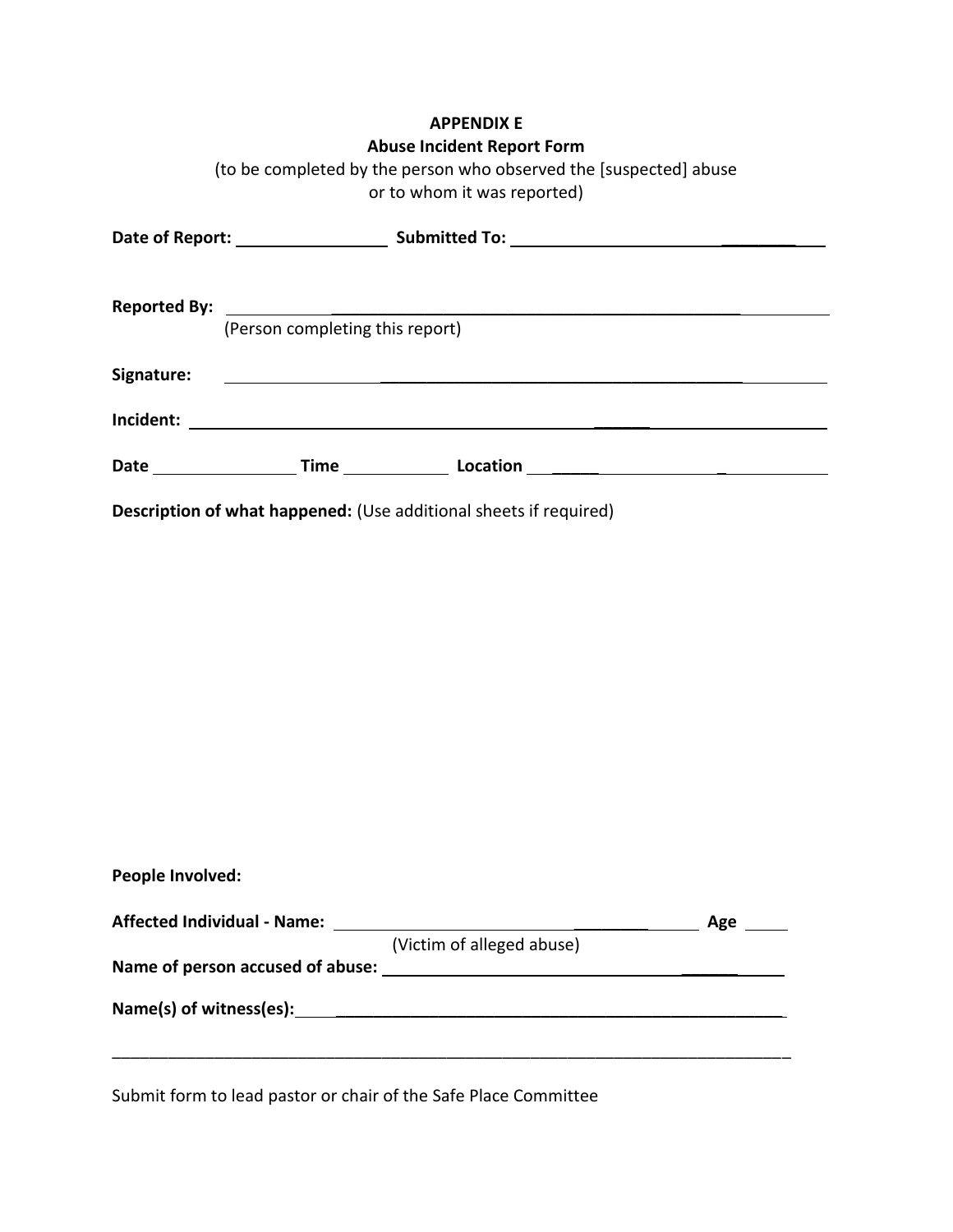# **APPENDIX F Safe Place Policy Audit**

- 1. The Safe Place Committee will conduct an audit to ensure that SAMC complies with the conditions of the Safe Place Policy. This audit is required every two years in accordance with our church insurance policy.
- 2. The underlying principles of the policy are that all children and adults are entitled to expect relationships in the church to be characterized by respect, love, integrity, and morality.
- 3. The Audit Checklist covers staff and volunteer screening and training. This includes regular police and child abuse registry checks, as well as procedures for dealing with allegations of abuse; the safe use of the church premises, especially Sunday school classrooms and washrooms; and documentation of attendance, injuries, accidents, and incidents of alleged or suspected abuse or harassment.

### **Safe Place Policy Audit Checklist**

#### **VOLUNTEERS**

All hired staff have two background reference checks, a police check, a child abuse registry check, and have had a personal interview.

 Every Category A volunteer has had police and child abuse registry checks and signed the Ministry Agreement form.

**Ministry Agreement forms and police and child abuse registry checks are being** completed every three years after beginning service.

 A secure, limited access, confidential registry of workers is being maintained by the lead pastor.

#### **TRAINING**

All new workers have received training on the SAMC Safe Place Policy.

Annual refresher training has been provided to all workers.

#### **PREMISES AND POLICIES**

All public use rooms at the church, except washrooms, have windows.

**Doors without windows are being kept open when rooms are occupied.**